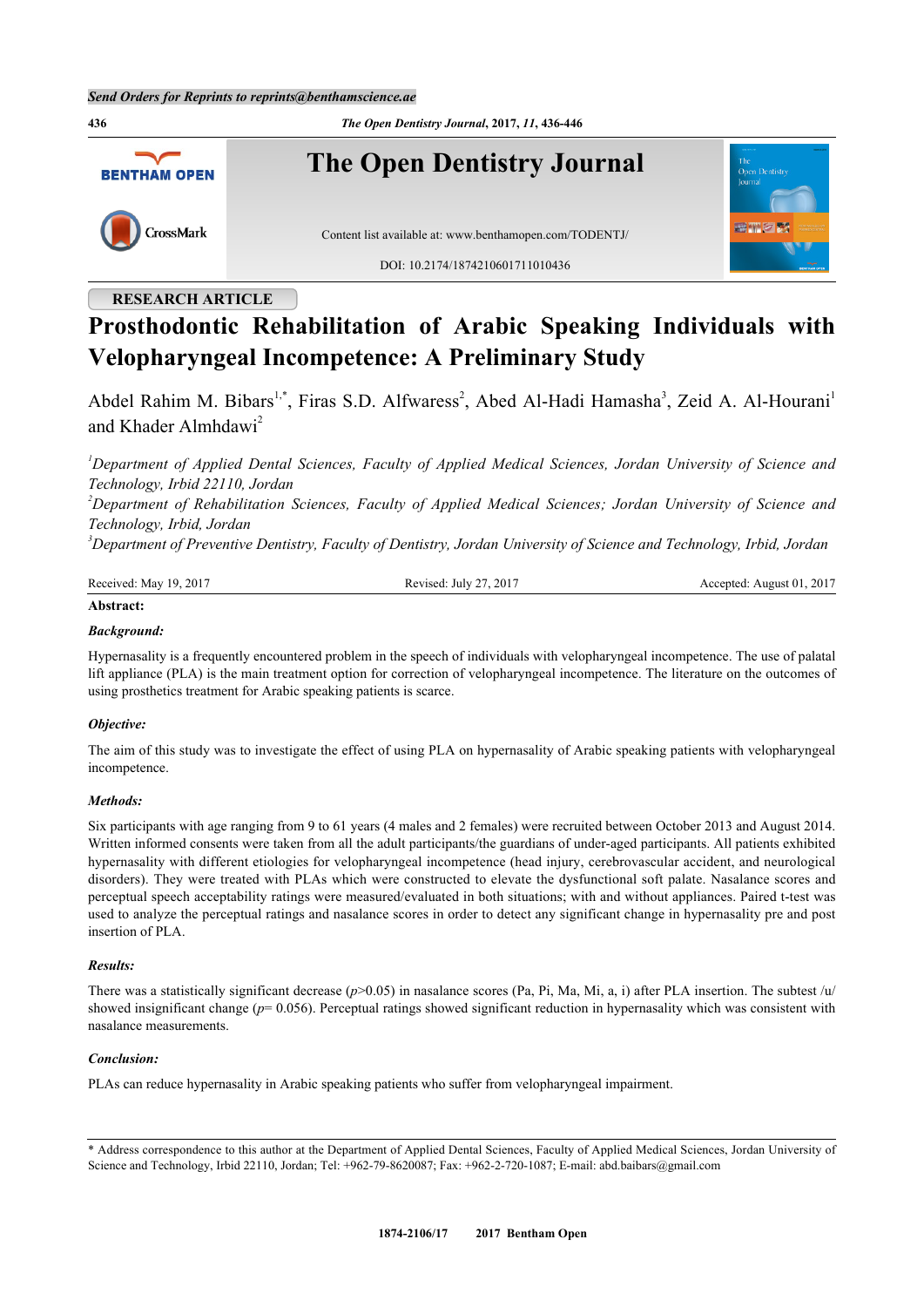**Keywords:** Velopharyngeal impairment, Velopharyngeal incompetence, Velopharyngeal insufficiency PLA, Palatal lift prosthesis, Prosthodontic rehabilitation, Velopharyngeal valve.

## **1. INTRODUCTION**

The velopharyngeal (VP) valve is a tridimensional muscular valve which is situated posteriorly between the oral and nasal cavities. It consists of the soft palate and pharyngeal walls which regulate resonation and speech utterances as well as other non-speech functions such as swallowing, whistling, blowing, and sucking [[1,](#page-8-0) [2\]](#page-8-1).

During the production of oral sounds, the soft palate elevates and retracts towards the posterior pharyngeal wall whereas it is lowered during the production of nasal sounds. The synergetic behavior of pharyngeal and buccal muscles generates a type of constriction called velopharyngeal closure [[3\]](#page-8-2). During non-speech functions such as swallowing, the soft palate separates the nasal cavity at the level of oropharynx, hence avoid food entering into the nasal cavity [\[4](#page-8-3)].

Velopharyngeal impairment may occur when this valve is incapable to perform its closure because of VP insufficiency or VP incompetency [[5\]](#page-8-4). This impairment may impact the oral and nasal coupling which leads to many clinical implications such as problems with resonance and speech intelligibility as well as deglutition and swallowing [\[6](#page-8-5)]. Correction of velopharyngeal impairment is considered a multidisciplinary approach involving the speech pathologist, prosthodontist, maxillofacial surgeon, and dental technologist[[7\]](#page-8-6).

VP insufficiency is defined as the failure to close the valve due to lack of tissue, *i.e.*, soft palate becomes short. On the other hand, VP incompetence results from poor coordination and timing of velopharyngeal movement.

In both the conditions, the intraoral pressure is reduced due to the leakage of the air flow into the nasal cavity rather than being used for the production of oral sounds. This leakage affects the production of oral sounds drastically especially the production of pressure consonants.

Palatal lift appliance (PLA) is a special appliance reserved for patients in whom there are sufficient tissues but experience poor control of timing and coordination of VP movement [[8](#page-8-7), [9\]](#page-8-8). The aim of using PLA is to improve resonance imbalance by repositioning the soft palate to its assumed level of elevation, therefore, closing the velopharyngeal valve to eliminate hypernasality and nasal emission during the production of oral consonants [[10](#page-8-9), [11\]](#page-9-0). Many studies showed that prosthetic treatment can provide patients with a socially acceptable speech that help them overcoming the deficiency [\[5](#page-8-4)]. There is a lack of literature investigating the effect of prosthetic management on hypernasality and excessive nasal airflow among Arabic speaking individuals. Therefore, the present study aims to 1) describe the fabrication of PLA and 2) highlight the effectiveness of PLA in correcting hypernasality among Arabic speaking individuals with velopharyngeal dysfunction.

## **2. MATERIALS AND METHODS**

#### **2.1. Patient Recruitment**

Study participants were six individuals aged from 9 to 61 years (mean age= 39 years) who exhibited hypernasality associated with other speech difficulties including voice, articulation and swallowing disorders. The underlying etiologies of hypernasality included head injury, cerebrovascular accident and neurological disorders. All six participants were fitted with PLA to enhance their hypernasality. The outcome measures included nasalance scores and perceptual speech acceptability ratings. Participants were recruited from the speech pathology and audiology unit patient list of King Abdullah University Hospital (KAUH), Irbid- Jordan between October 2013 and August 2015. Written informed consents were taken from all the adult participants or the guardians of under-aged participants. Endorsement for this project was granted from the Institutional Review Board at KAUH. The inclusion criteria for participation were the presence of hypernasality due to VP impairment, intact hearing function, the presence of at least 2 bilateral premolars and 2 bilateral molars for retaining PLA. Participants with dental implants replacing molars or premolars were excluded from the study.

#### *2.1.1. Case Report 1*

A 61 years old man was referred to the audiology and speech pathology center in January 2015 complaining of hypernasality and hoarseness of voice since 2 months. The patient had been referred from the neurology department diagnosed with Amyotrophic Lateral Sclerosis (ALS). Medical history revealed hypertension and hyperlipidemia since 12 years, besides, the patient was healthy otherwise. The patient reported generalized body weakness particularly in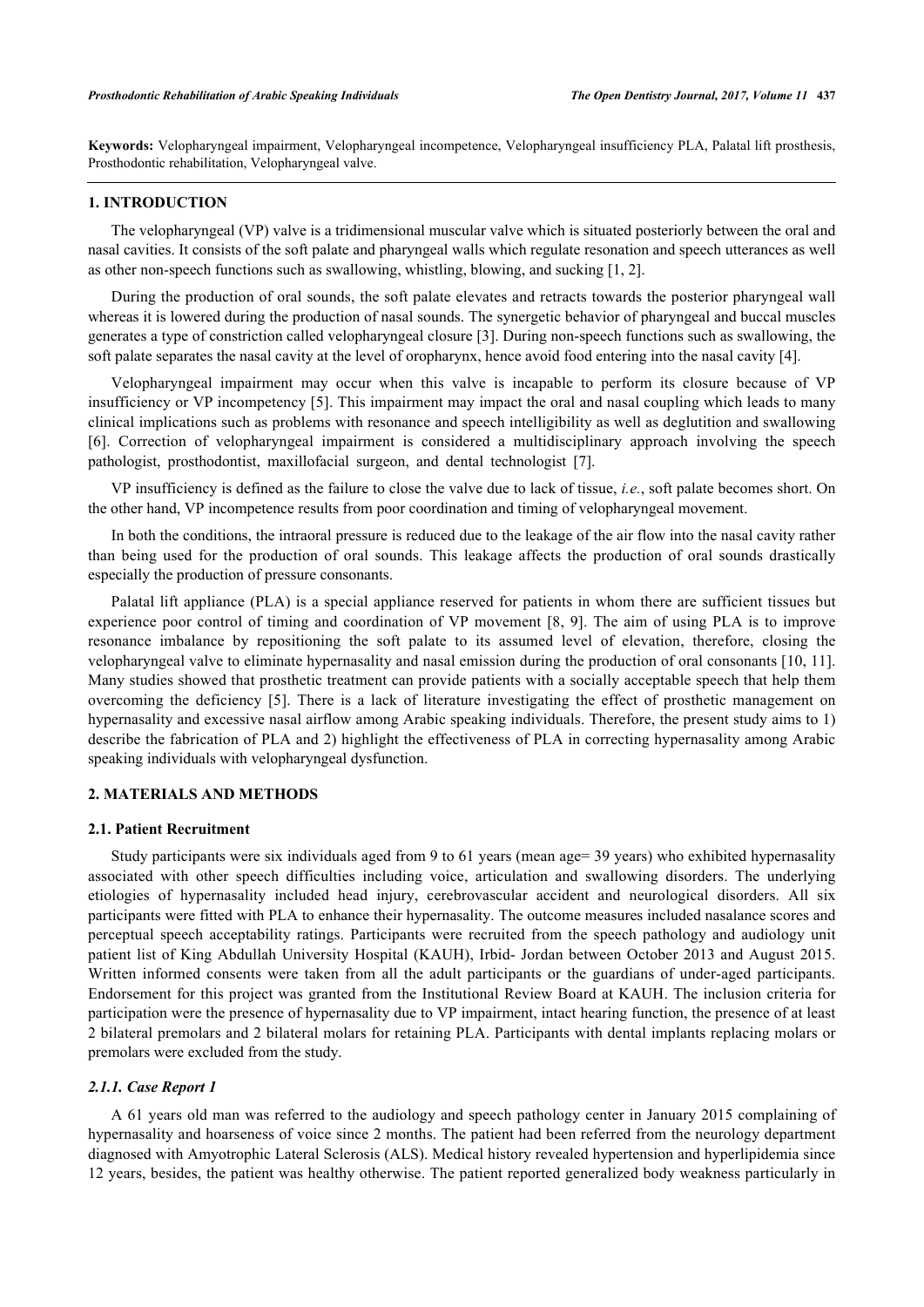both upper extremities 6 months prior to the first diagnosis with ALS. The hearing threshold using pure tone audiometry showed intact hearing function.

## *2.1.2. Case Report 2*

A 31 years old male patient was involved in an automobile accident in August 2013. Multiple fractures ensued including closed-fixed fracture of the base of the skull in the posterior cranial fossa and open fracture of the mandible that warranted immediate total osteoplasty resulted in retrognathism. Speech evaluation revealed flaccid dysarthria with moderately unintelligible speech. The primary speech features presented were hypernasality, nasal emission, breathiness, dysphonia, imprecise consonants, slow rated speech, low loudness level and shortness of breath.

#### *2.1.3. Case Report 3*

A 33 years old man suffered a stroke in June 2013. Brain MRI showed multiple small acute infarcts best appreciated on DWI images in the pons and cerebral peduncles associated with ischemic foci. Feeding was done via PEG tube due to aspiration of all food consistencies. One month later, speech evaluation revealed imprecise articulation and slow speaking rate, voice disturbances especially harshness with hypernasality. Pure tone audiometry showed normal hearing threshold. The patient had intact auditory comprehension as well as reading skill. However, the patient showed expressive aphasia, ineligible hand writing with noticeable graphemic paraphasia.

## *2.1.4. Case Report 4*

A 9 years old female had a history of head injury in July 2012 as a result of automobile accident. Medical history showed that the child had severe anarthria. Hypernasality and low loudness level were residual speech difficulties that impacted speech intelligibility. Hearing evaluation was within normal limits. Clinical examination showed difficulty in blowing and whistling. Speech evaluation revealed dysphonia, hypernasality and marked nasal emission especially on pressure consonants. The school record for the patient was poor and the mother reported sub average cognitive functions and slow learning features.

#### *2.1.5. Case Report 5*

A 51 years old man was a known case of hypertension since 2005. On June 2014, he went through an automobile accident due to severe headache and blurred vision. Initial speech and language evaluation showed normal auditory comprehension and reading abilities. The patient was encountering severe limitation in speech output and tended to respond by barely intelligible writing. The patient received a speech therapy program; therapy outcomes revealed improved oral communication and legible hand writing in spite of flaccid dysarthria that impacted speech intelligibility. The speech difficulties were slow speech rate, employing imprecise consonants and hypernasality. The patient was reenrolled in another speech therapy, a weekly program for one month based on 6-hour sessions. The therapy outcomes ended up with hypernasality, slow rated speech and moderately intelligible speech. The patient met the criteria for the PLA and was fit on August 2014.

#### *2.1.6. Case Report 6*

A 49 years womanwas diagnosed with multiple sclerosis in 2004. She was referred from the neurology department complaining of speech difficulty. The referral report showed periods of remissions lasted maximally 6 months. Speech evaluation was conducted in March 2015 and showed symptoms including harsh voice quality, low pitch, hypernasality and reduced vocal loudness. She had been enrolled in a speech therapy programs several times with instability in the improvement of these symptoms. She was given a further speech therapy program for three weeks of 1 hr session six times weekly with little improvement.

## **2.2. Fabrication of Palatal Lift Appliance**

A posterior extension of stock tray was made using modeling wax (Tenatex Red, Kemdent, UK) in order for soft palate to be superiorly positioned. A preliminary impression was taken using a dental fast setting alginate (Tropicalgin, Zhermack, Italy) with adjusted stock tray. The impression was poured with stone to obtain the preliminary cast on which wax spacer was adapted, and a special tray was constructed using light-curing special tray material (Palatray XL, Heraeus Kulzer GmbH, Germany). The final impression was taken using additional silicone material (Elite HD+, Zhermack, Italy) (Fig. **[1](#page-3-0)**). The impression was poured using type IV gypsum material (Elite rock, Zhermack, Italy). At least two Adam's clasps / C-clasps were fabricated bilaterally on maxillary first molars. The maxillary section of the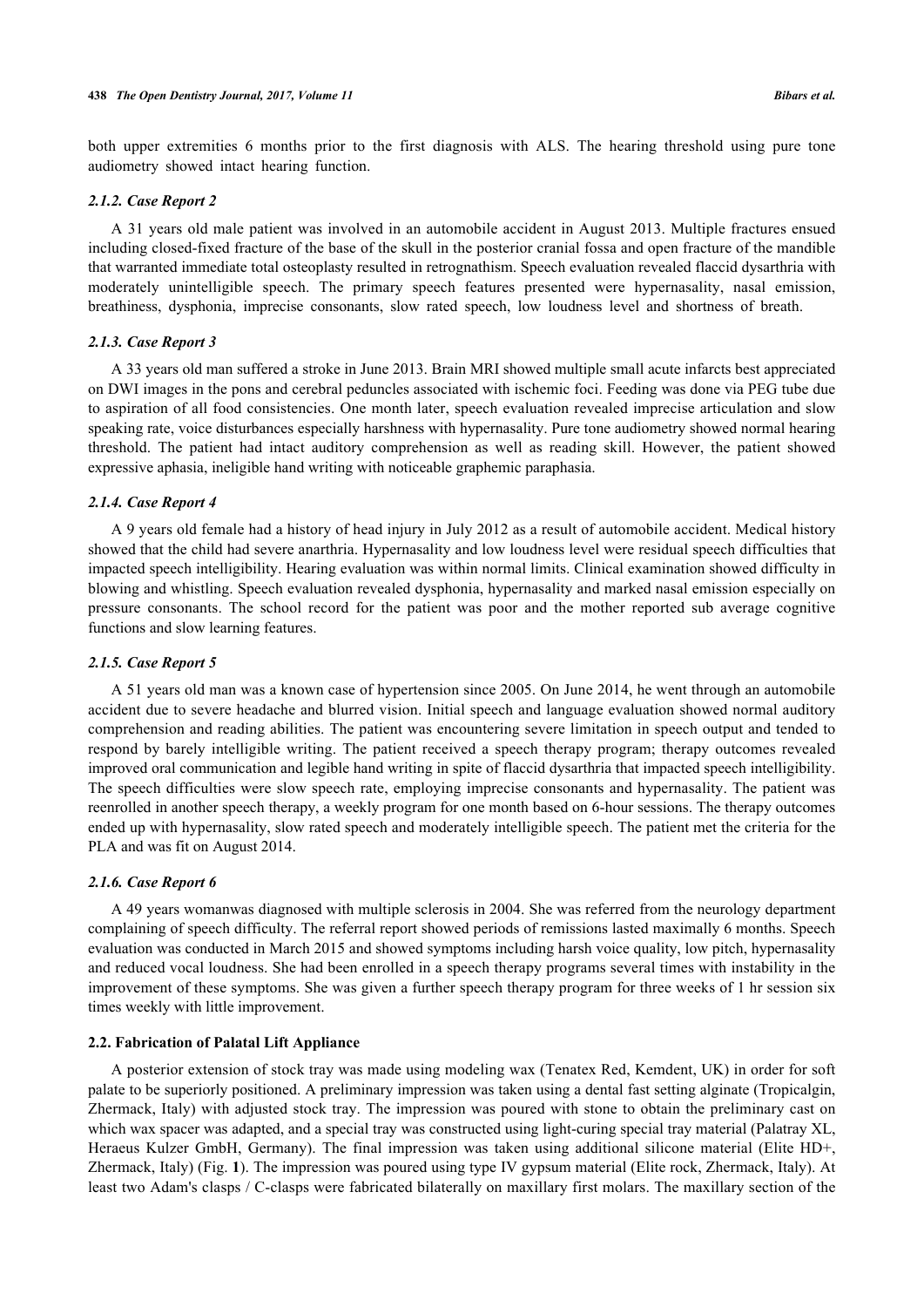palatal lift with posterior wire extension (retentive loop for lift pad) was fabricated with the similar method used in partial denture using heat cure acrylic resin (Meliodent Heat Cure, Heraeus Kulzer, Germany). The posterior retentive loop was extended 2cm to the fovea palatina to facilitate supporting for lift pad portion. The loop was fabricated to be in contact with the soft palate and at the same level as the hard palate. Patients were then asked to wear the maxillary portion for 2 weeks to get used to of it. In order to construct the velar portion of the appliance, the loop was tried-in and modified as required to ensure complete seating. Thermoplastic modeling compound was applied to the loop, formed, and heated in warm water to form a soft compound before inserting it into the mouth. Small incremental additions were posteriorly added to the compound until a light contact between the soft palate and posterior pharyngeal walls was achieved. The velar portion of the appliance was replicated in heat cure acrylic resin. Appliance was finished and polished to eliminate any sharp surfaces that might injure the displaced soft palate. The appliance was inserted in the patient's mouth (Fig.**2**) and any required adjustments of clasps were made. The same procedure was followed to construct the PLAs for the six participants in this study.

<span id="page-3-0"></span>

Fig. (1). Final impression of maxillary arch extending to the soft palate.

<span id="page-3-1"></span>

**Fig. (2).** Palatal lift appliance in position.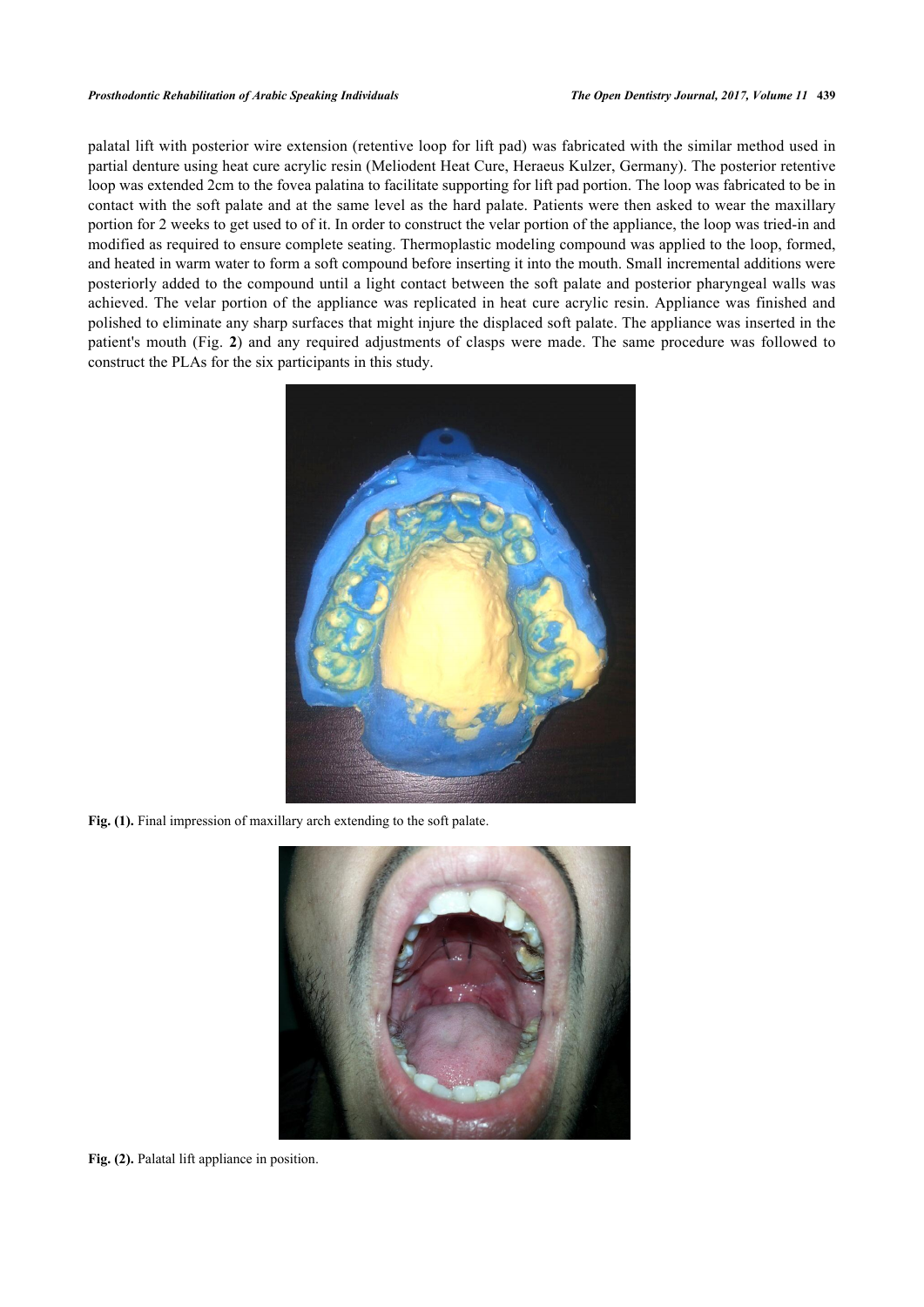## **2.3. Appliance Insertion and Method of Evaluation**

<span id="page-4-0"></span>The adequacy of the PLA and its effectiveness in reducing the excess in nasal air flow were confirmed clinically by assuring adequate nasal breathing and lack of dyspnea. Lateral cephalometric radiographs were taken of the patient prior (Fig. **[3](#page-4-0)**) and post PLA insertion (Fig. **[4](#page-4-1)**) to assess the adequacy of palatal lifting. On average, the gap between the superior surface of the PLA and the posterior wall of the pharynx ranged between 2-4 mm. This size of this gap is considered adequate with double function maintenance, *i.e*. speech production and breathing. Other reports didn't convey the actual size of the velopharyngeal gap, however, a description using small, medium, or large size was denoted [\[12](#page-9-1)].



Fig. (3). Lateral cephalometric radiograph prior to palatal lift appliance insertion.

<span id="page-4-1"></span>

**Fig. (4).** Lateral cephalometric radiographs post palatal lift appliance insertion.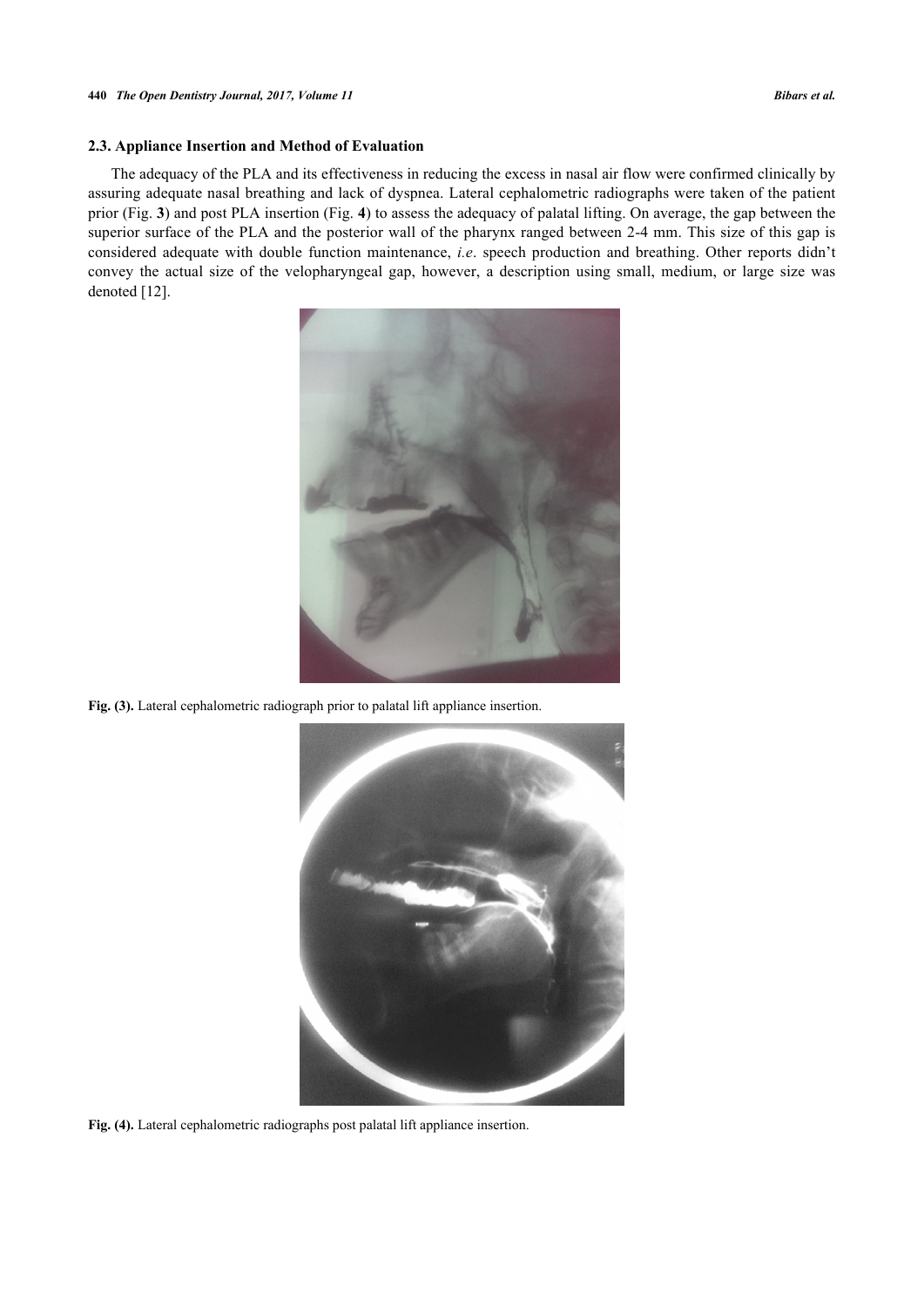#### **2.4. Nasometric Assessment**

The patients completed a nasometric assessment in two experimental conditions; with and without the appliance. Nasalance scores were obtained using simplified nasometric assessment procedures (SNAP-R, 2005). Nasalance scores were collected for 8 stimuli (7 orals and 1 nasal). The nasometer II model 6450 (Kay pentax Inc.) was used to record and analyze the nasalance scores of the syllables for the nasometric assessment in the two conditions with and without appliances. The nasometric assessments with appliances were recorded immediately after wearing the appliance.

Based on the previous descriptions of the literature [\[13](#page-9-2), [14\]](#page-9-3), the cutoff value of 27% was used to interpret the nasalance scores, Therefore, nasalance scores values of 27% or below were considered indicative of normal speech resonance, while nasalance scores higher than 27% indicate hypernasality.

#### **2.5. Perceptual Rating of Nasality**

The normative values of nasalance scores for Jordanian Arabic speakers have not been up to date; therefore, perceptual rating of nasality was used as an alternative to evaluate any change in hypernasality before and after wearing the PLA. For the classification of the degree of nasality, a 4-point equal appearing scale was used, 1 indicating the absence of hypernasality and the scores of 2, 3 and 4 indicating the presence of hypernasality (mild, moderate and severe, respectively). One sentence with excessive number of oral consonants and least nasal consonants was for the purpose. The sentence means in English "The student reads the book". An expert panel of three speech pathologists with at least six years-experience served as raters. Each member of the panel listened 12 recorded samples (6 with and 6 without PLA) twice in a sound treated room independently and necessitated to evaluate the degree of nasality. The raters were blinded to PLA condition during perceptual rating. The speech samples were presented two times and randomized to control for order effect for the analysis of intra- and inter-raters agreement.

#### **2.6. Statistical Analysis**

Descriptive statistics were used to find the means for each nasal subset for both with-PLA and without-PLA conditions. A paired Student's t test was carried out to compare the mean nasalance scores in both conditions. The interand intra- rater agreement of the perceptual ratings of nasality was calculated to detect the percentage of agreement among the raters and reliability of each rater in both situations (with and without PLA).

#### **3. RESULTS**

Distribution of the participants' demographics and frequency of visits required for the customization and fitting of the PLA are depicted in Table **[1](#page-5-0)**.

| Participant | Age           | Gender | <b>Diagnosis</b> | <b>Pre-existing Prosthesis</b> |  |
|-------------|---------------|--------|------------------|--------------------------------|--|
|             | 01            | M      | <b>ALS</b>       | Yes                            |  |
|             |               | M      | TBI              | No                             |  |
|             | $\mathcal{D}$ | М      | CVA              | No                             |  |
|             |               |        | TBI              | No                             |  |
|             |               | M      | <b>CVA</b>       | No                             |  |
|             | 49            |        | MS               | No                             |  |

<span id="page-5-0"></span>**Table 1. Distribution of the demographics of participants.**

Amyotrophic Lateral Sclerosis (ALS), Traumatic Brain Injury (TBI), Cerebrovascular Accident (CVA), Multiple Sclerosis (MS).

Speech assessment showed marked reduction in hypernasality as revealed by the significant reduction in nasalance scores *Pa, Pi, Ma, Mi, a,* and *i* (*P*<0.05). The scores of the subtests *u* and *m* were not significantly affected by the insertion of PLA. The means for Nasalance scores (NS) of the syllable repetition and sound prolongation subtests are listed in Table **[2](#page-5-1)**.

<span id="page-5-1"></span>The perceptual ratings of the six patients with and without PLA are summarized in Table **[3](#page-6-0)**. The average rating of the six patients showed a decrease in hypernasality from 3.55 to 1.17. The first trial ratings were used to calculate the inter-rater agreement. Inter-rater agreement revealed 78% among the three raters. Intra-rater agreements for  $1<sup>st</sup>$  rater,  $2<sup>nd</sup>$ rater and 3<sup>rd</sup> rater were 83%, 83%, and 92% respectively.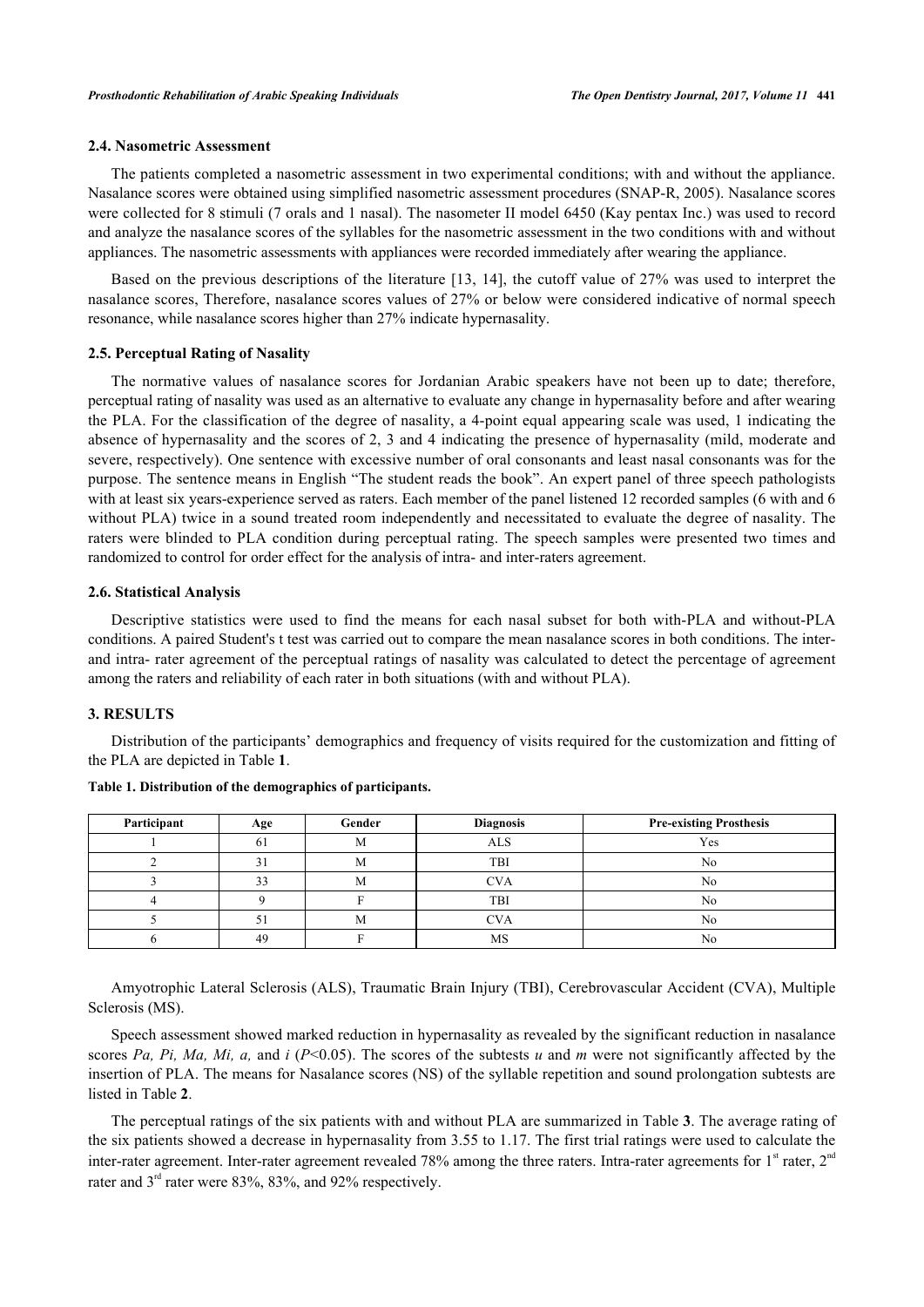| <b>Patient</b> | 1  | $\mathbf{2}$   | 3  | 4  | 5  | 6  | Mean (SD)  | <b>Hypernasality</b> | <i>p</i> -value |
|----------------|----|----------------|----|----|----|----|------------|----------------------|-----------------|
| Pa-Pre         | 48 | 22             | 22 | 42 | 33 | 18 | 30.8(12.2) | Hypernasal           | $0.008*$        |
| Pa-Post        | 26 | 5              | 17 | 30 | 21 | 14 | 18.8(7.9)  | Normal resonance     |                 |
| Pi-Pre         | 57 | 37             | 31 | 42 | 27 | 33 | 37.8(11.8) | Hypernasal           | $0.003*$        |
| <b>Pi-Post</b> | 34 | 20             | 23 | 32 | 18 | 23 | 25(6.2)    | Normal resonance     |                 |
| Ma-Pre         | 68 | 66             | 57 | 45 | 68 | 58 | 60.3(5.5)  | Hypernasal           | $0.008*$        |
| Ma-Post        | 38 | 50             | 39 | 27 | 23 | 49 | 37.6(10.9) | Hypernasal           |                 |
| Mi-Pre         | 69 | 89             | 82 | 47 | 75 | 85 | 74.5(8)    | Hypernasal           | $0.028*$        |
| Mi-Post        | 42 | 75             | 61 | 40 | 25 | 80 | 53.8(23)   | Hypernasal           |                 |
| a-Pre          | 27 | 12             | 19 | 20 | 12 | 50 | 23.3(15.8) | Normal resonance     |                 |
| a-Post         | 22 | 3              | 14 | 14 | 9  | 36 | 16.3(12.8) | Normal resonance     | $0.007*$        |
| i-Pre          | 32 | 31             | 56 | 38 | 19 | 78 | 42.3(23.6) | Hypernasal           | $0.008*$        |
| i-Post         | 22 | 22             | 33 | 27 | 12 | 51 | 27.8(14.9) | Normal resonance     |                 |
| u-Pre          | 24 | 15             | 17 | 22 | 23 | 61 | 27(18.8)   | Normal resonance     |                 |
| u-Post         | 19 | $\overline{7}$ | 12 | 16 | 17 | 31 | 17(9)      | Normal resonance     | 0.056           |
| m-Pre          | 94 | 97             | 93 | 94 | 94 | 97 | 94.8(1.9)  | Nasal consonant      |                 |
| m-Post         | 92 | 95             | 94 | 97 | 92 | 94 | 94(1.3)    | Nasal consonant      | 0.419           |

**Table 2. Distribution of the individual with their mean nasalance scores (%) for the syllable repetition and vowel prolongation tasks.**

**\*** significant.

<span id="page-6-0"></span>**Table 3. Perceptual speech ratings for the six patients with and without palatal lift appliance (PLA).**

| Patient        | Trial   |                 | Rater 1            | Rater 2  |                    | Rater 3        |                    |
|----------------|---------|-----------------|--------------------|----------|--------------------|----------------|--------------------|
|                |         | <b>With PLA</b> | <b>Without PLA</b> | With PLA | <b>Without PLA</b> | With PLA       | <b>Without PLA</b> |
|                | Trial 1 |                 | 3                  |          | 3                  |                | 3                  |
|                | Trial 2 | 2               | 3                  |          | 3                  |                | 3                  |
| $\overline{2}$ | Trial 1 |                 | 3                  | 2        | 3                  |                | 4                  |
|                | Trial 2 |                 | $\mathcal{E}$      |          | 3                  |                | 4                  |
| 3              | Trial 1 |                 | 3                  |          | 3                  |                | 3                  |
|                | Trial 2 |                 | 4                  |          | 3                  |                | 3                  |
| 4              | Trial 1 |                 | 4                  |          | 4                  |                | 4                  |
|                | Trial 2 |                 | 4                  |          | 3                  |                | 4                  |
| 5              | Trial 1 |                 | 4                  |          | 4                  |                | ٩                  |
|                | Trial 2 |                 | $\overline{4}$     |          | $\overline{4}$     | $\mathfrak{D}$ | 3                  |
| 6              | Trial 1 | $\overline{2}$  | 4                  |          | 4                  | $\overline{2}$ | 4                  |
|                | Trial 2 | $\overline{c}$  | 4                  |          | 4                  | $\mathfrak{D}$ | 4                  |

Absence of hypernasality (1), mild hypernasality (2), moderate hypernasality (3), and severe hypernasality (4).

#### **4. DISCUSSION**

Velopharyngeal incompetence is coupled with wide range of speech disorders including hypernasality, reduced intraoral pressure and compromised articulation. In such cases, prosthetic management may be considered the best treatment choice [[15](#page-9-4)]. This study involved an interdisciplinary team including prosthodontist, speech pathologist and dental technologist and aimed to investigate the effect of PLA on the hypernasality of VP dysfunction patients. The results showed a reduction in hypernasality on insertion of PLA. These findings are in agreement with the previous studies [\[16](#page-9-5) - [19\]](#page-9-6).

In this study, the nasal consonant /m/ had not been significantly affected after the insertion of the palatal appliance. Normally the /m/ is produced while the velopharyngeal valve is open, therefore, intra oral pressure is not necessary. The insertion of the PLA didn't attempt to close the velopharyngeal valve completely, *i.e*. the gap ranged between 3-6 mm and therefore there was no need to lift the palate during the articulation of this sound. On the other hand, other test stimuli such as the vowels /a, u, i/ and the oral syllables /Pa, Pi/ obligate the presence of intra oral pressure. In partial, the /Ma, Mi/ syllables are a sequence of nasal-oral syllables which are produced in the oral and nasal cavities and need certain oral pressure. This justifies positive improvement in producing these speech sounds after the palatal lift insertion. The mechanical obstruction of the flow of air to the nasal cavity increased the oral pressure and improved the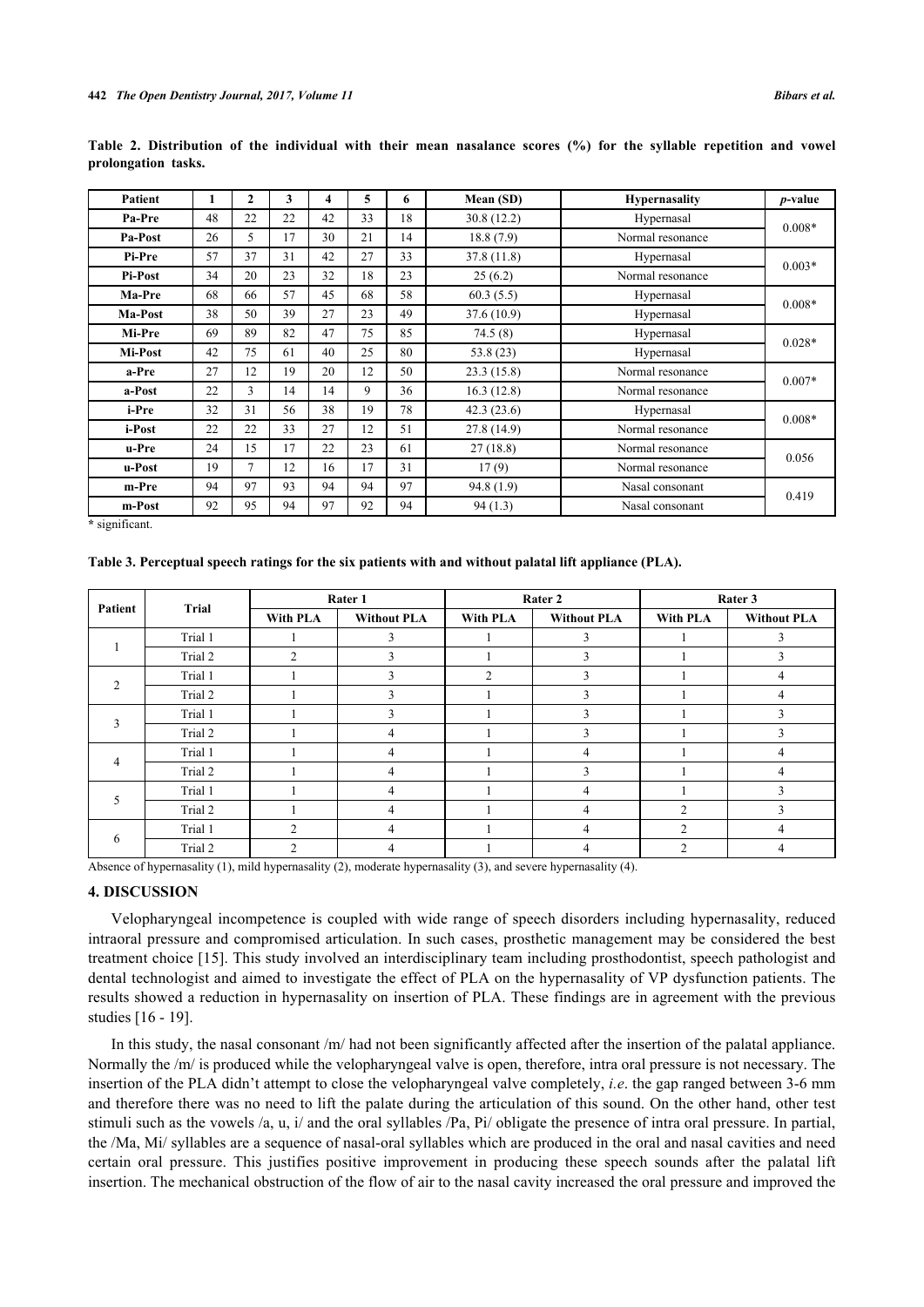#### *Prosthodontic Rehabilitation of Arabic Speaking Individuals The Open Dentistry Journal, 2017, Volume 11* **443**

balance between the oro-nasal combinations of resonance, therefore; helped recovering the speech orality. These findings are also in agreement with previous studies [[20,](#page-9-7) [21\]](#page-9-8).

The perceptual rating showed that hypernasality was reduced in all patients from moderate to severe hypernasality to mild or absence of hypernasality. The perceptual rating and nasometric measurements were taken after immediate insertion of PLAs in order to highlight the immediate improvement that can be achieved using this appliance. Therefore, no attempt was made to examine the effect of PLA maintenance for extended period of time on reduced hypernasality. Several studies showed that wearing PLA for sufficient period of time may cause a positively alteration in the neuromuscular response of the patient's velopharyngeal valve, which in turn improves function and reduces disuse atrophy [\[22](#page-9-9), [23](#page-9-10)].

A combination of nasometric measurements and perceptual ratings was used to provide objective and subjective assessment, however, a correlation between nasalance scores and the perceptual rating of nasality was not tested in this study due to limited number of patients, and different stimuli used for these measuring tools which could affect the correlation. Some previous studies, which investigated the correlation between nasalance scores and the perceptual rating, showed high correlation between nasal scores and perceptual rating of hypernasality with the use of oral stimulus [\[24](#page-9-11) - [26](#page-9-12)], while others reported low correlations [[27](#page-9-13), [28\]](#page-9-14). This wide variation in the results of previous studies can be explained by the use of different methodologies between studies, including differences in the language, speech stimuli, dialect, and the scales used for perceptual ratings [\[29](#page-9-15), [30\]](#page-9-16). The degree of knowledge and experience of the rater to the perceptual ratings can also attribute to the variations between the studies [\[31](#page-10-0)].

<span id="page-7-0"></span>PLA can be made out of a metal alloy and acrylic combination or entirely out of acrylic resin. In this study, the use of an interim acrylic (metal free) PLA (Fig. **[5](#page-7-0)**) rather than cast metal framework was because the patient acceptance, for the cast metal palatal lift, was usually low. This is due to the discomfort caused by the strong lifting force exerted by the lift portion of the cast metal palatal lift. An interim PLA can allow the patient to get adapted to the palatal extension gradually. The force applied on the soft palate by the PLA can be gradually increased by elevating the velar portion of the PLA on multiple visits [\[15](#page-9-4)].



**Fig. (5).** Palatal lift appliance.

The success of PLA depends on the available number of maxillary teeth that can provide the required retention for the appliance [[32\]](#page-10-1). In the present study, at least 2 wrought-wire clasps (Adams clasps/C-clasps) have been constructed bilaterally to provide a simple and relatively inexpensive method of retention of the appliance to overcome the downward force of the palatal musculature. The selection of abutment teeth, to retain the PLA, should be carefully evaluated in order to give maximum advantage to the lift. Posterior teeth act as the most appropriate abutments because they are closer to the cantilever extension [[20](#page-9-7)]. Therefore, maxillary  $1<sup>st</sup>$  molars were chosen to receive Adam's clasps or C-clasps for all cases participated in this study. For additional retention, C-clasps were constructed for the maxillary  $1<sup>st</sup>$ or  $2<sup>nd</sup>$  premolars.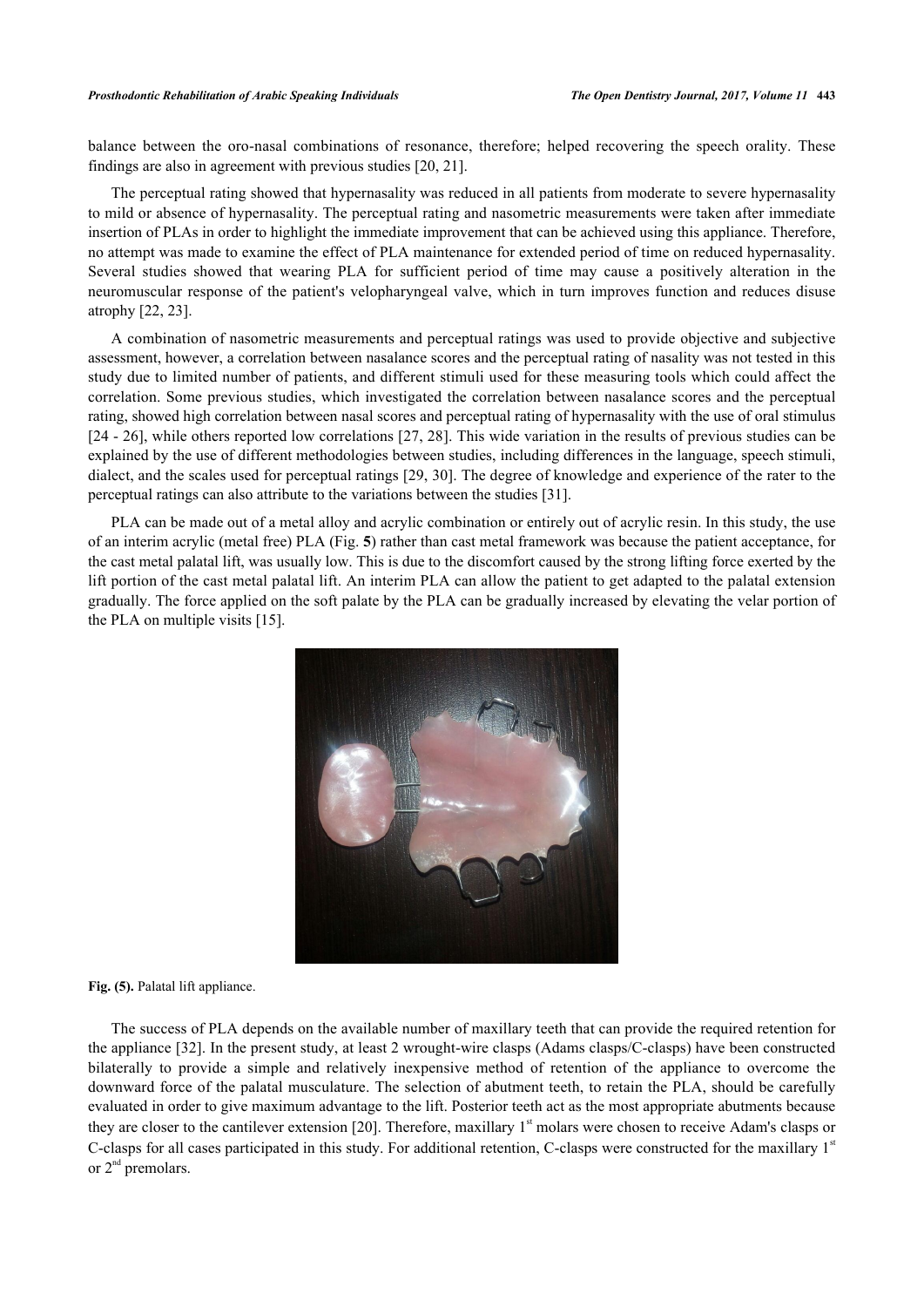## **CONCLUSION**

Although this study was preliminary in nature, it showed that prosthetic management can be a useful tool of intervention to treat hypernasality of patients with velopharyngeal impairment. It also demonstrated the significance of interdisciplinary involvement in the care of people with velopharyngeal incompetence.

### **LIMITATIONS AND FUTURE RESEARCH DIRECTIONS**

The limitations of this study may include; first, this study was preliminary and data analyzed are considered as exploratory in nature; therefore, caution needs to be considered when generalizing the findings. Second, the patients were heterogeneous in terms of age, gender, and etiology of velopharyngeal impairment. In future studies, using a larger sample size of participants is considered necessary to increase the confidence and generalization of the clinical outcomes. Also further studies are needed to investigate the effect of PLA on hypernasality and speech intelligibility among patients with VPI pre and post speech intervention, and to examine the effect of PLA over an extended period of time.

## **ETHICS APPROVAL AND CONSENT TO PARTICIPATE**

Not applicable.

## **HUMAN AND ANIMAL RIGHTS**

No Animals/Humans were used for studies that are base of this research.

#### **CONSENT FOR PUBLICATION**

Not applicable.

#### **CONFLICT OF INTEREST**

The authors declare no conflict of interest, financial or otherwise.

#### **ACKNOWLEDGEMENTS**

Declared none.

#### **REFERENCES**

- <span id="page-8-0"></span>[1] Beumer J, Curtis TA, Marunick MT, Eds. Maxillofacial rehabilitation: Prosthodontic and surgical considerations. St Louis: Ishiyaku EuroAmerica 1996; p. 541.
- <span id="page-8-1"></span>[2] Sprintzen R, Bardach J. Cleft palate speech management. St Louis: CV Mosby 1995; pp. 263-7.
- <span id="page-8-2"></span>[3] Aram A, Subtelny JD. Velopharyngeal function and cleft palate prosthesis. J Prosthet Dent 1959; 9(1): 149-58. [\[http://dx.doi.org/10.1016/0022-3913\(59\)90111-8](http://dx.doi.org/10.1016/0022-3913(59)90111-8)]
- <span id="page-8-3"></span>[4] Nakamura N, Ogata Y, Kunimitsu K, Suzuki A, Sasaguri M, Ohishi M. Velopharyngeal morphology of patients with persistent velopharyngeal incompetence following repushback surgery for cleft palate. Cleft Palate Craniofac J 2003; 40(6): 612-7. [\[http://dx.doi.org/10.1597/1545-1569\(2003\)040<0612:VMOPWP>2.0.CO;2\]](http://dx.doi.org/10.1597/1545-1569(2003)040<0612:VMOPWP>2.0.CO;2) [PMID: [14577815](http://www.ncbi.nlm.nih.gov/pubmed/14577815)]
- <span id="page-8-4"></span>[5] Pinto JH, Pegoraro-Krook MI. Evaluation of palatal prosthesis for the treatment of velopharyngeal dysfunction. J Appl Oral Sci 2003; 11(3): 192-7.
	- [\[http://dx.doi.org/10.1590/S1678-77572003000300007\]](http://dx.doi.org/10.1590/S1678-77572003000300007) [PMID: [21394393](http://www.ncbi.nlm.nih.gov/pubmed/21394393)]
- <span id="page-8-5"></span>[6] Shifman A, Finkelstein Y, Nachmani A, Ophir D. Speech-aid prostheses for neurogenic velopharyngeal incompetence. J Prosthet Dent 2000; 83(1): 99-106.
	- [\[http://dx.doi.org/10.1016/S0022-3913\(00\)70094-1\]](http://dx.doi.org/10.1016/S0022-3913(00)70094-1) [PMID: [10633028](http://www.ncbi.nlm.nih.gov/pubmed/10633028)]
- <span id="page-8-6"></span>[7] Jackson M. Prosthodontics rehabilitation in velopharyngeal insufficiency surgery for pediatric velopharyngeal insufficiency. Basel: Karger  $2015:76:$  pp. 41-9. [\[http://dx.doi.org/10.1159/000368014\]](http://dx.doi.org/10.1159/000368014)
- <span id="page-8-7"></span>[8] La Velle WE, Hardy JC. Palatal lift prostheses for treatment of palatopharyngeal incompetence. J Prosthet Dent 1979; 42(3): 308-15. [\[http://dx.doi.org/10.1016/0022-3913\(79\)90222-1](http://dx.doi.org/10.1016/0022-3913(79)90222-1)] [PMID: [289764](http://www.ncbi.nlm.nih.gov/pubmed/289764)]
- <span id="page-8-8"></span>[9] Witt PD, Rozelle AA, Marsh JL, *et al.* Do palatal lift prostheses stimulate velopharyngeal neuromuscular activity? Cleft Palate Craniofac J 1995; 32(6): 469-75. [\[http://dx.doi.org/10.1597/1545-1569\(1995\)032<0469:DPLPSV>2.3.CO;2](http://dx.doi.org/10.1597/1545-1569(1995)032<0469:DPLPSV>2.3.CO;2)] [PMID: [8547286\]](http://www.ncbi.nlm.nih.gov/pubmed/8547286)
- <span id="page-8-9"></span>[10] Watanabe S, Oh-Shige H, Miyachi H, Gotoh M, Ariji E, Shimozato K. Use of palatal augmentation prostheses to maintain speech and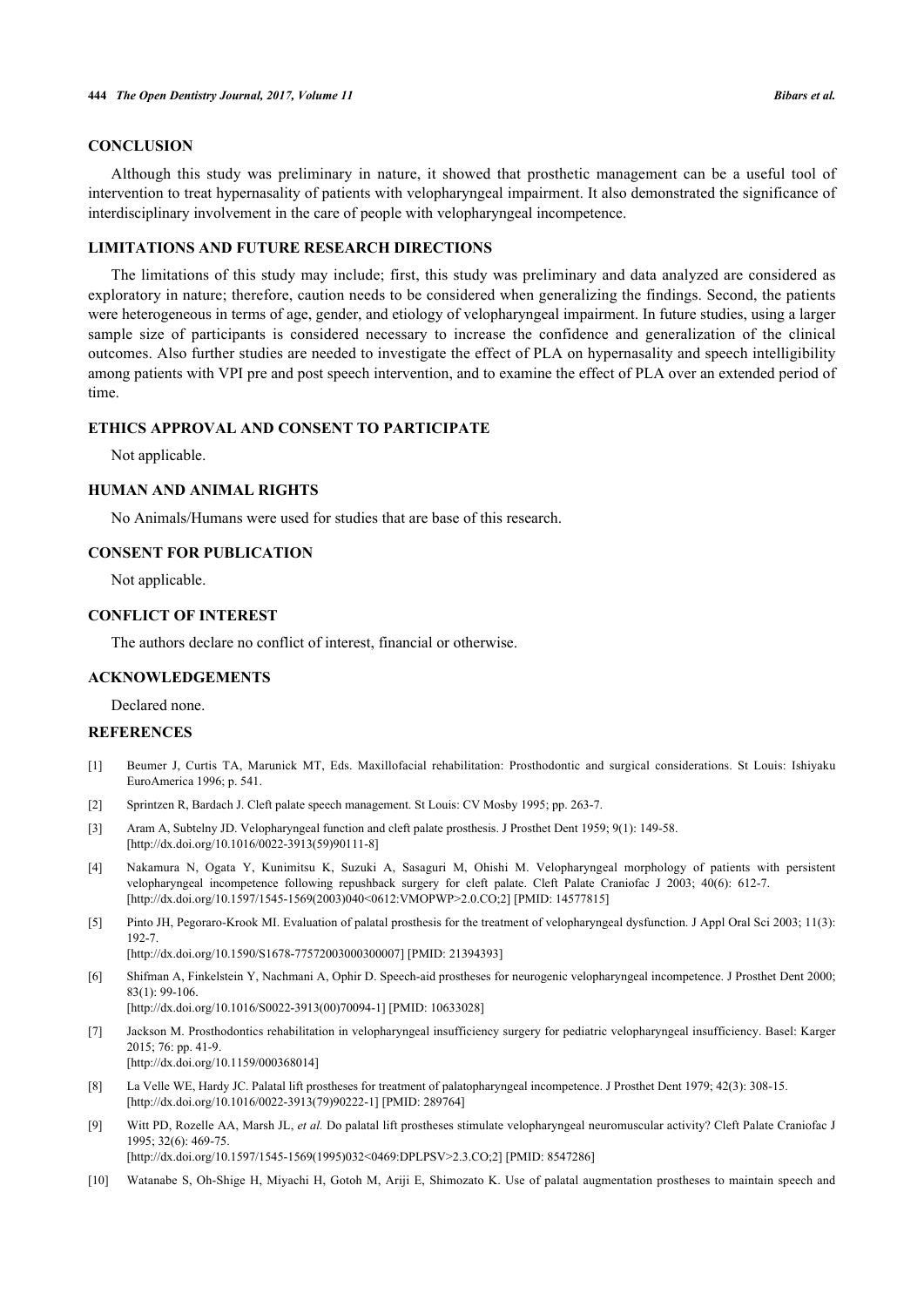swallowing function in patients with amyotrophic lateral sclerosis. J Oral and Maxillofac Surg, Med. Pathol 2012; 24(2): 119-23.

- <span id="page-9-0"></span>[11] Mazaheri M. Palatal lifting prosthesis for the treatment of velopharyngeal incompetency and insufficiency cleft lip palate. Springer 2013; pp. 839-51.
- <span id="page-9-1"></span>[12] Kummer AW, Briggs M, Lee L. The relationship between the characteristics of speech and velopharyngeal gap size. Cleft Palate Craniofac J 2003; 40(6): 590-6. [\[http://dx.doi.org/10.1597/1545-1569\(2003\)040<0590:TRBTCO>2.0.CO;2\]](http://dx.doi.org/10.1597/1545-1569(2003)040<0590:TRBTCO>2.0.CO;2) [PMID: [14577818\]](http://www.ncbi.nlm.nih.gov/pubmed/14577818)
- <span id="page-9-2"></span>[13] Trindade IE, Yamashita RP, Suguimoto RM, Mazzottini R, Trindade AS Jr. Effects of orthognathic surgery on speech and breathing of subjects with cleft lip and palate: acoustic and aerodynamic assessment. Cleft Palate Craniofac J 2003; 40(1): 54-64. [\[http://dx.doi.org/10.1597/1545-1569\(2003\)040<0054:EOOSOS>2.0.CO;2\]](http://dx.doi.org/10.1597/1545-1569(2003)040<0054:EOOSOS>2.0.CO;2) [PMID: [12498606](http://www.ncbi.nlm.nih.gov/pubmed/12498606)]
- <span id="page-9-3"></span>[14] Larangeira FR, Dutka JdeC, Whitaker ME, *et al.* Speech nasality and nasometry in cleft lip and palate. Rev Bras Otorrinolaringol 2016; 82(3): 326-33.

[PMID: [26796470\]](http://www.ncbi.nlm.nih.gov/pubmed/26796470)

- <span id="page-9-4"></span>[15] Raj N, Raj V, Aeran H. Interim palatal lift prosthesis as a constituent of multidisciplinary approach in the treatment of velopharyngeal incompetence. J Adv Prosthodont 2012; 4(4): 243-7. [\[http://dx.doi.org/10.4047/jap.2012.4.4.243\]](http://dx.doi.org/10.4047/jap.2012.4.4.243) [PMID: [23236578](http://www.ncbi.nlm.nih.gov/pubmed/23236578)]
- <span id="page-9-5"></span>[16] Pinto JH, da Silva Dalben G, Pegoraro-Krook MI. Speech intelligibility of patients with cleft lip and palate after placement of speech prosthesis. Cleft Palate Craniofac J 2007; 44(6): 635-41. [\[http://dx.doi.org/10.1597/06-061.1](http://dx.doi.org/10.1597/06-061.1)] [PMID: [18177184](http://www.ncbi.nlm.nih.gov/pubmed/18177184)]
- [17] Raju H, Padmanabhan TV, Narayan A. Effect of a palatal lift prosthesis in individuals with velopharyngeal incompetence. Int J Prosthodont 2009; 22(6): 579-85. [PMID: [19918593\]](http://www.ncbi.nlm.nih.gov/pubmed/19918593)
- [18] Aboloyoun AI, Ghorab S, Farooq MU. Palatal lifting prosthesis and velopharyngeal insufficiency: preliminary report. Acta Med Acad 2013; 42(1): 55-60.

[\[http://dx.doi.org/10.5644/ama2006-124.71\]](http://dx.doi.org/10.5644/ama2006-124.71) [PMID: [23735067](http://www.ncbi.nlm.nih.gov/pubmed/23735067)]

- <span id="page-9-6"></span>[19] Alfwaress FS, Bibars AR, Hamasha A, Maaitah EA. Outcomes of palatal lift prosthesis on dysarthric speech. J Craniofac Surg 2017; 28(1): 30-5. [\[http://dx.doi.org/10.1097/SCS.0000000000003167](http://dx.doi.org/10.1097/SCS.0000000000003167)] [PMID: [27831974\]](http://www.ncbi.nlm.nih.gov/pubmed/27831974)
- <span id="page-9-7"></span>[20] Premkumar S. Clinical application of palatal lift appliance in velopharyngeal incompetence. J Indian Soc Pedod Prev Dent 2011; 29(6)(Suppl. 2): S70-3.

[\[http://dx.doi.org/10.4103/0970-4388.90746](http://dx.doi.org/10.4103/0970-4388.90746)] [PMID: [22169842](http://www.ncbi.nlm.nih.gov/pubmed/22169842)]

- <span id="page-9-8"></span>[21] Esposito SJ, Mitsumoto H, Shanks M. Use of palatal lift and palatal augmentation prostheses to improve dysarthria in patients with amyotrophic lateral sclerosis: a case series. J Prosthet Dent 2000; 83(1): 90-8. [\[http://dx.doi.org/10.1016/S0022-3913\(00\)70093-X\]](http://dx.doi.org/10.1016/S0022-3913(00)70093-X) [PMID: [10633027](http://www.ncbi.nlm.nih.gov/pubmed/10633027)]
- <span id="page-9-9"></span>[22] Mazaheri M, Mazaheri EH. Prosthodontic aspects of palatal elevation and palatopharyngeal stimulation. J Prosthet Dent 1976; 35(3): 319-26. [\[http://dx.doi.org/10.1016/0022-3913\(76\)90257-2](http://dx.doi.org/10.1016/0022-3913(76)90257-2)] [PMID: [768458](http://www.ncbi.nlm.nih.gov/pubmed/768458)]
- <span id="page-9-10"></span>[23] Hardy JC, Netsell R, Schweiger JW, Morris HL. Management of velopharyngeal dysfunction in cerebral palsy. J Speech Hear Disord 1969; 34(2): 123-37. [\[http://dx.doi.org/10.1044/jshd.3402.123](http://dx.doi.org/10.1044/jshd.3402.123)] [PMID: [5782400\]](http://www.ncbi.nlm.nih.gov/pubmed/5782400)
- <span id="page-9-11"></span>[24] Dalston RM, Neiman GS, Gonzalez-Landa G. Nasometric sensitivity and specificity: A cross-dialect and cross-culture study. Cleft Palate Craniofac J 1993; 30(3): 285-91. [\[http://dx.doi.org/10.1597/1545-1569\(1993\)030<0285:NSASAC>2.3.CO;2\]](http://dx.doi.org/10.1597/1545-1569(1993)030<0285:NSASAC>2.3.CO;2) [PMID: [8338858\]](http://www.ncbi.nlm.nih.gov/pubmed/8338858)
- [25] Hirschberg J, Bók S, Juhász M, Trenovszki Z, Votisky P, Hirschberg A. Adaptation of nasometry to Hungarian language and experiences with its clinical application. Int J Pediatr Otorhinolaryngol 2006; 70(5): 785-98. [\[http://dx.doi.org/10.1016/j.ijporl.2005.09.017](http://dx.doi.org/10.1016/j.ijporl.2005.09.017)] [PMID: [16246433\]](http://www.ncbi.nlm.nih.gov/pubmed/16246433)
- <span id="page-9-12"></span>[26] Sweeney T, Sell D. Relationship between perceptual ratings of nasality and nasometry in children/adolescents with cleft palate and/or velopharyngeal dysfunction. Int J Lang Commun Disord 2008; 43(3): 265-82. [\[http://dx.doi.org/10.1080/13682820701438177\]](http://dx.doi.org/10.1080/13682820701438177) [PMID: [17852526](http://www.ncbi.nlm.nih.gov/pubmed/17852526)]
- <span id="page-9-13"></span>[27] Brancamp TU, Lewis KE, Watterson T. The relationship between nasalance scores and nasality ratings obtained with equal appearing interval and direct magnitude estimation scaling methods. Cleft Palate Craniofac J 2010; 47(6): 631-7. [\[http://dx.doi.org/10.1597/09-106](http://dx.doi.org/10.1597/09-106)] [PMID: [20500059](http://www.ncbi.nlm.nih.gov/pubmed/20500059)]
- <span id="page-9-14"></span>[28] Nellis JL, Neiman GS, Lehman JA. Comparison of nasometer and listener judgments of nasality in the assessment of velopharyngeal function after pharyngeal flap surgery. Cleft Palate Craniofac J 1992; 29(2): 157-63. [\[http://dx.doi.org/10.1597/1545-1569\(1992\)029<0157:CONALJ>2.3.CO;2](http://dx.doi.org/10.1597/1545-1569(1992)029<0157:CONALJ>2.3.CO;2)] [PMID: [1571349\]](http://www.ncbi.nlm.nih.gov/pubmed/1571349)
- <span id="page-9-15"></span>[29] Seaver EJ, Dalston RM, Leeper HA, Adams LE. A study of nasometric values for normal nasal resonance. J Speech Hear Res 1991; 34(4): 715-21. [\[http://dx.doi.org/10.1044/jshr.3404.715\]](http://dx.doi.org/10.1044/jshr.3404.715) [PMID: [1956179](http://www.ncbi.nlm.nih.gov/pubmed/1956179)]
- <span id="page-9-16"></span>[30] Karnell MP. Nasometric discrimination of hypernasality and turbulent nasal airflow. Cleft Palate Craniofac J 1995; 32(2): 145-8.